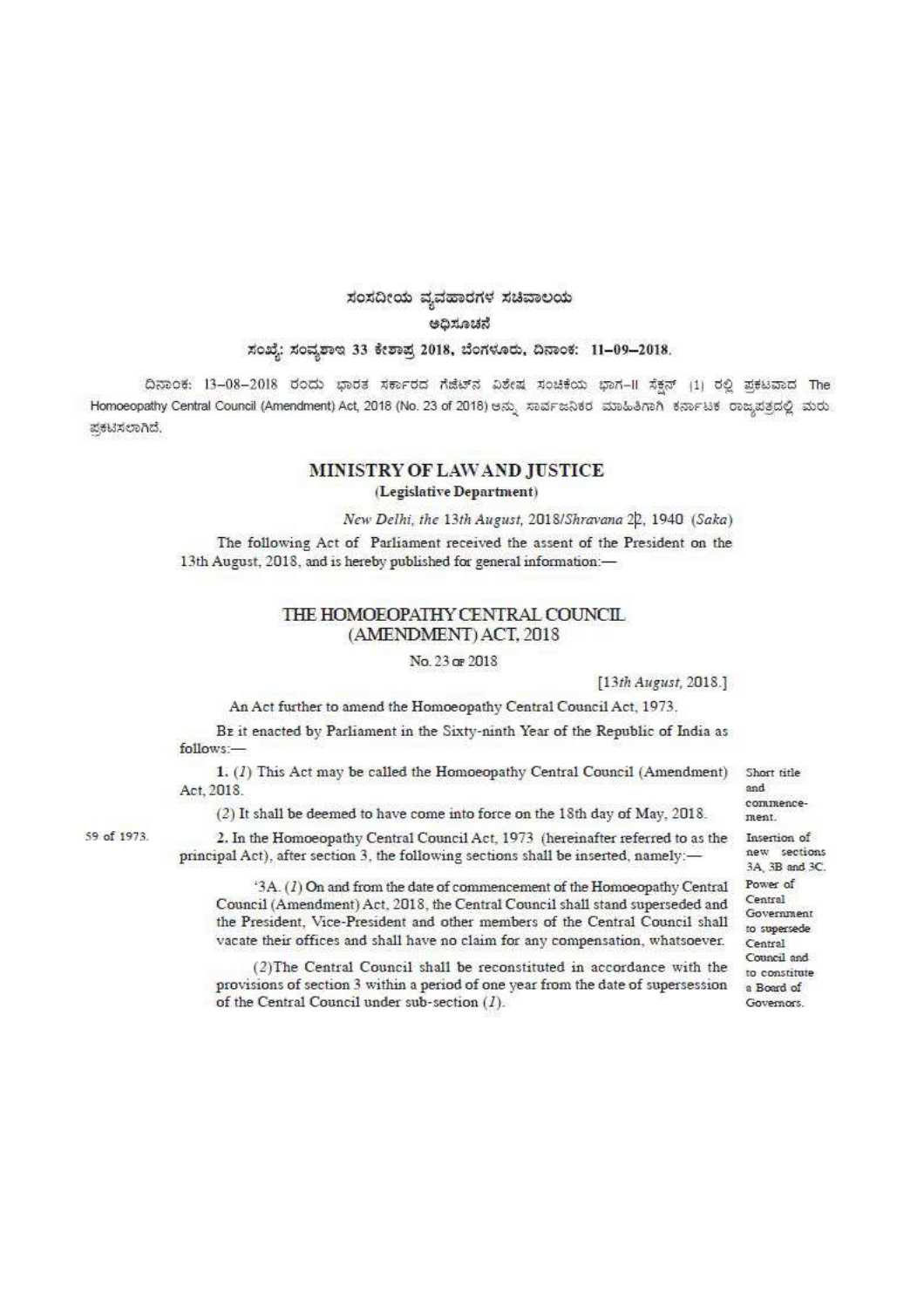(3) Upon the supersession of the Central Council under sub-section  $(1)$ and until a new Council is constituted in accordance with section 3, the Board of Governors constituted under sub-section (4) shall exercise the powers and perform the functions of the Central Council under this Act.

(4) The Central Government shall, by notification in the Official Gazette, constitute a Board of Governors which shall consist of not more than seven persons as its members, who shall be persons of eminence and of unimpeachable integrity in the fields of Homoeopathy and Homoeopathy education, and eminent administrators, and who may be either nominated member or members, ex officio, to be appointed by the Central Government, one of whom shall be selected by the Central Government as the Chairperson of the Board of Governors.

(5)The Chairperson and the other members, other than the members, ex officio, shall be entitled to such sitting fee and travelling and other allowances as may be determined by the Central Government.

(6) The Board of Governors shall meet at such time and such place and shall observe such rules of procedure in regard to the transaction of business at its meetings as is applicable to the Central Council.

(7) Two-third of the members of the Board of Governors shall constitute the quorum of its meetings.

(8) No act or proceedings of the Board of Governors shall be invalid merely by reason of—

(a) any vacancy in, or any defect in the constitution of, the Board of Governors; or

(b) any irregularity in the procedure of the Board of Governors not affecting the merits of the case.

(9) A member having any financial or other interest in any matter coming before the Board of Governors for decision, shall disclose his interest in the matter before he may, if allowed by the Board of Governors, participate in such proceedings.

(10) The Chairperson and other members of the Board of Governors shall hold office during the pleasure of the Central Government.

3B. During the period when the Central Council stands superseded,— Certain

(a) the provisions of the Act shall be construed as if for the words "Central Council", the words "Board of Governors" were substituted;

(b) the Board of Governors shall exercise the powers and discharge the functions of the Central Council under this Act and for this purpose, the provisions of this Act shall have effect subject to the modification that references therein to the Central Council shall be construed as references to the Board of Governors.

Power of 3C. (1) Without prejudice to the provisions of this Act, the Board of Governors or the Central Council after its reconstitution shall, in exercise of its Central powers and in the performance of its functions under this Act, be bound by such to give directions on question of policy, other than those relating to technical and administrative matters, as the Central Government may give in writing to it from time to time:

> Provided that the Board of Governors or the Central Council, after its reconstitution shall, as far as practicable, be given an opportunity to express its view before any direction is given under this sub-section.

modifications of Act.

Government directions.